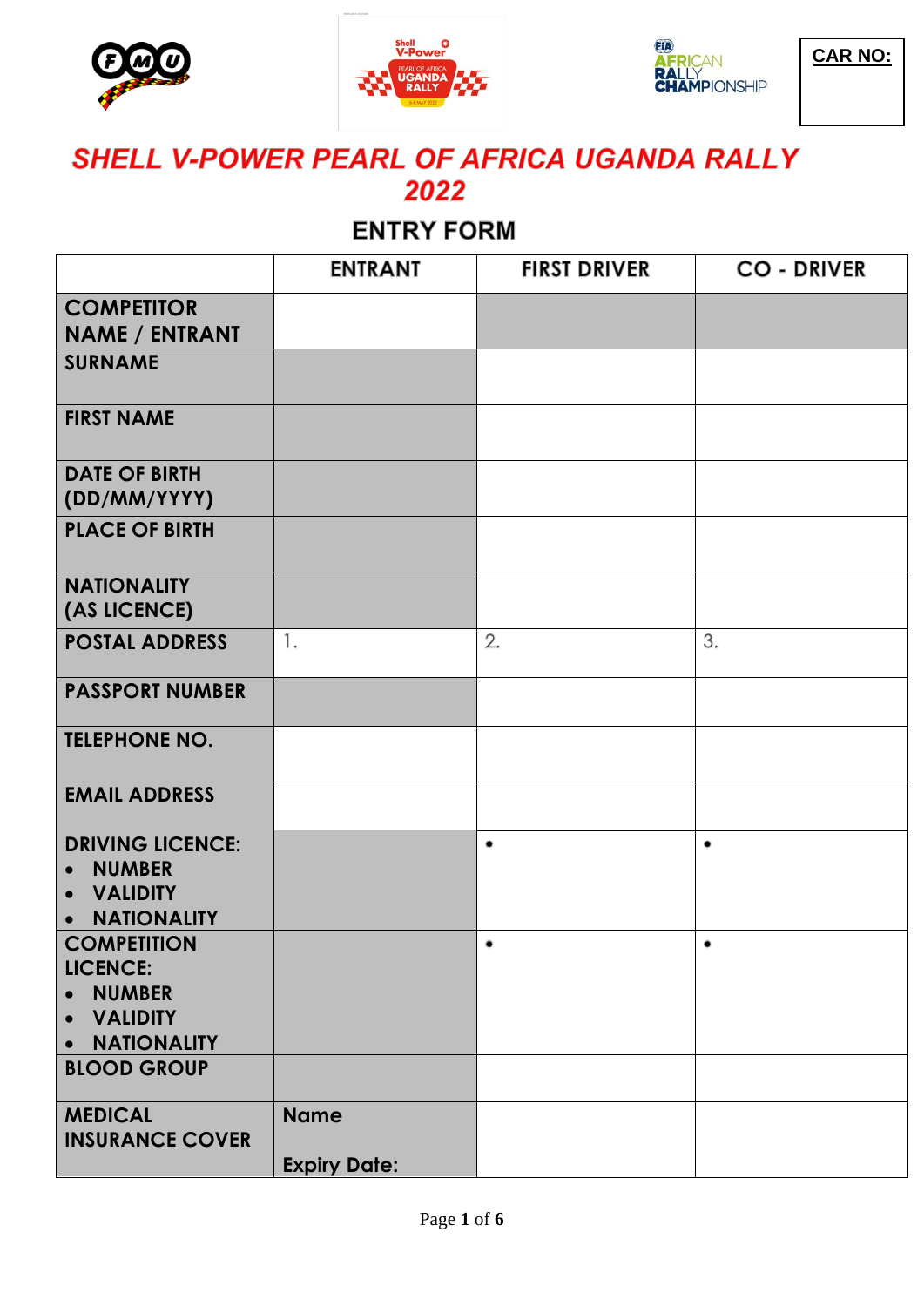



#### **DETAILS OF CAR**

| <b>MAKE</b>         | <b>REGISTRATION</b><br><b>NUMBER</b> |  |
|---------------------|--------------------------------------|--|
| <b>MODEL</b>        | <b>ENGINE CAPACITY</b>               |  |
| <b>YEAR OF</b>      | <b>CHASSIS NUMBER</b>                |  |
| <b>MANUFACTURE</b>  |                                      |  |
| <b>GROUP/CLASS</b>  | <b>ENGINE NUMBER</b>                 |  |
| <b>HOMOLOGATION</b> | <b>PREDOMINANT</b>                   |  |
| NO.                 | <b>COLOUR</b>                        |  |
| <b>COUNTRY OF</b>   | <b>TECHNICAL</b>                     |  |
| <b>REGISTRATION</b> | <b>PASSPORT NO.</b>                  |  |

### **DETAILS OF ENTRY**

(For this entry form to be valid, it must be accompanied by the appropriate entry fees, a receipt for the full amount paid to the organizer)

| <b>TYPE OF ENTRY</b>           | <b>PRIVATE</b> |  |
|--------------------------------|----------------|--|
|                                | <b>OTHER</b>   |  |
| <b>ORGANISER'S ADVERTISING</b> | <b>YES</b>     |  |
|                                | <b>NO</b>      |  |

### **DETAILS OF ENTRY FEES**

(For this entry form to be valid, it must be accompanied by the appropriate entry fees, a receipt for the full amount paid to the organizer)

| <b>PRIVATE</b>   | <b>OTHER</b>       | <b>CLOSING DATE</b> |
|------------------|--------------------|---------------------|
| <b>US \$ 200</b> | US \$200 Per Entry | April 23rd, 2022    |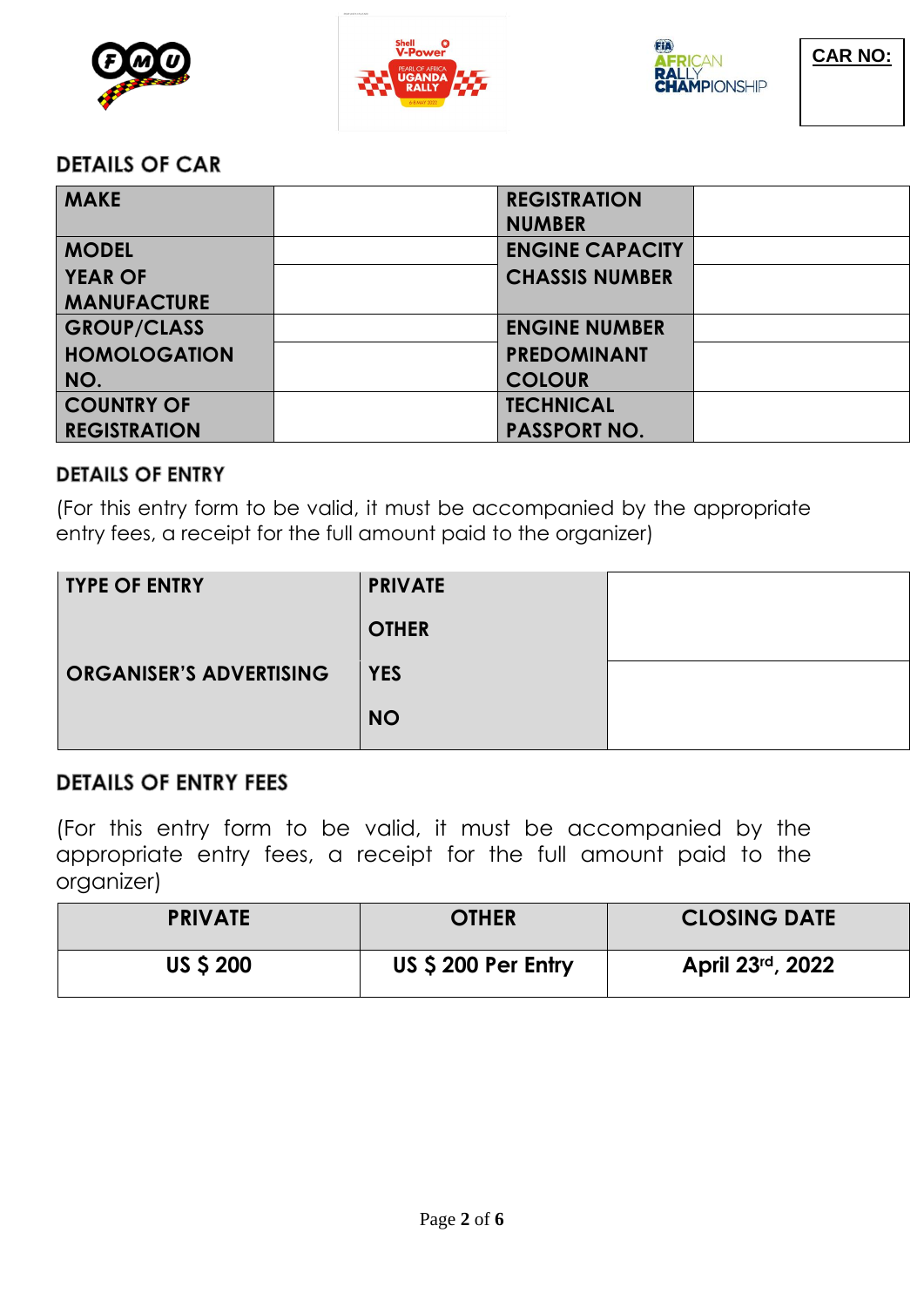





### SEEDING INFORMATION (To be filled in by Competitor)

| l Driver                            |          | Car |                                  | Class |         |
|-------------------------------------|----------|-----|----------------------------------|-------|---------|
| <b>Current FIA Priority</b>         | Yes / No |     | <b>Previous FIA Priority</b>     |       | Year(s) |
| Current National Seeding   Yes / No |          |     | <b>Previous National Seeding</b> |       | Year(s) |

**Title & year of any Championship won**

|                      | Year | <b>Event</b> | Car | Group | Overall<br>Position | <b>Class</b><br><b>Position</b> | <b>Finishers</b> |
|----------------------|------|--------------|-----|-------|---------------------|---------------------------------|------------------|
|                      |      |              |     |       |                     |                                 |                  |
|                      |      |              |     |       |                     |                                 |                  |
| <b>INTERNATIONAL</b> |      |              |     |       |                     |                                 |                  |
|                      |      |              |     |       |                     |                                 |                  |
|                      |      |              |     |       |                     |                                 |                  |
|                      |      |              |     |       |                     |                                 |                  |
|                      |      |              |     |       |                     |                                 |                  |
| <b>NATIONAL</b>      |      |              |     |       |                     |                                 |                  |
|                      |      |              |     |       |                     |                                 |                  |
|                      |      |              |     |       |                     |                                 |                  |
|                      |      |              |     |       |                     |                                 |                  |
| OTHER                |      |              |     |       |                     |                                 |                  |
|                      |      |              |     |       |                     |                                 |                  |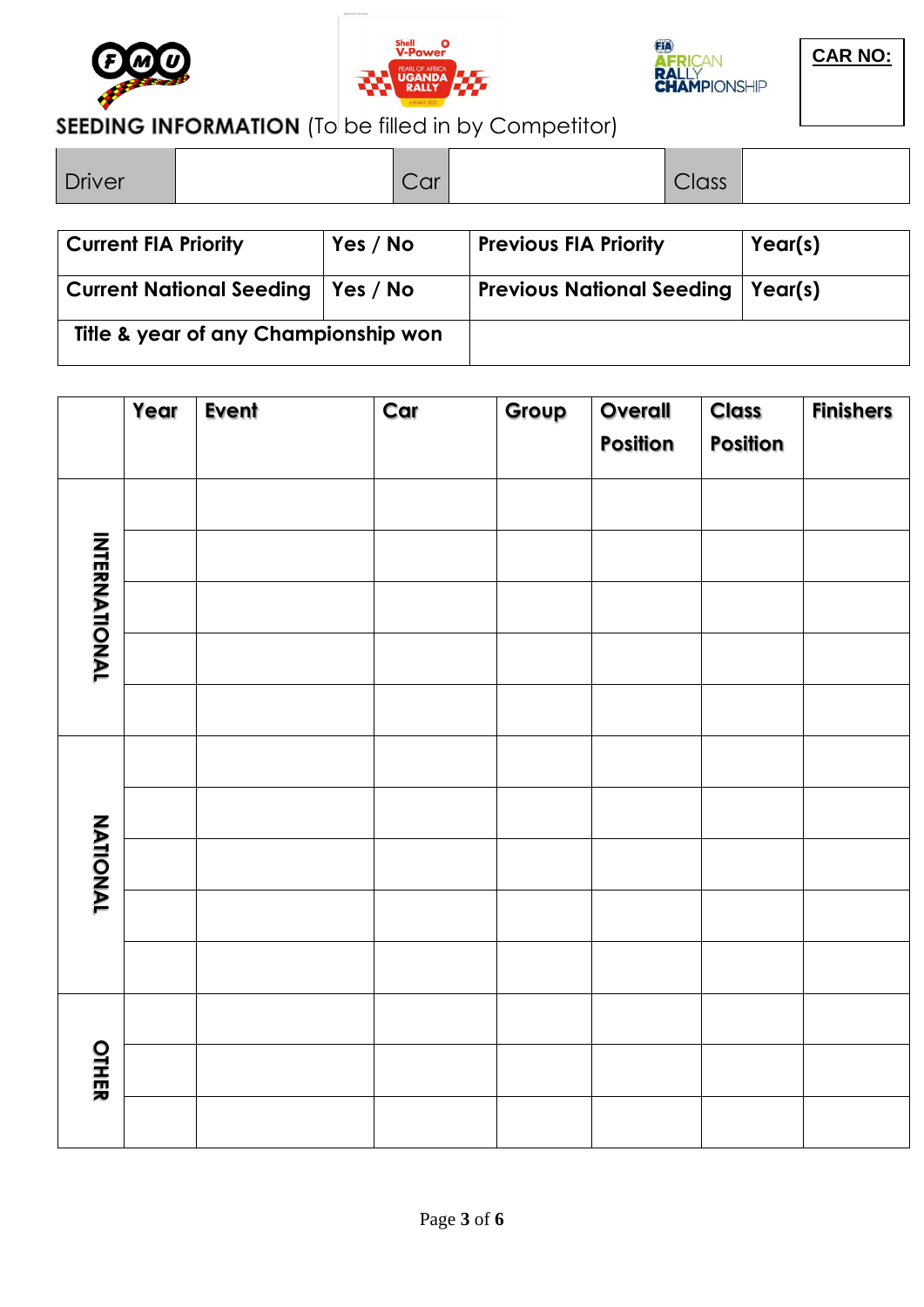





**CAR NO:**

### **AGREEMENT AND INDEMNITY DECLARATION**

I have read and understood the Supplementary Regulations issued for the **SHELL V-POWER PEARL OF AFRICA UGANDA RALLY 2022** slated for **May 6TH – 8TH, 2022** (hereinafter referred to as the **"Event"**), and hereby agree to abide by them. I have also read: the International Sporting Code of the **Fédération Internationale de L' Automobile (FIA)and its Appendices; the FIA Sporting** Regulations and the National Competition Rules of the **Federation of Motorsports Clubs of Uganda (FMU)** and agree to be bound by the same (and the aforementioned) in the event that my entry submission is accepted and I am permitted to take part in the **Event**.

**LIABILITY:** I agree that the Fédération Internationale de l' Automobile (**FIA**), the Federation of Motorsports Clubs of Uganda (**FMU**), the promoters, guarantors and/or sponsors of this **Event**, the owner(s) of the property on which the **Event** is held and any government, provincial or municipal body and their respective officials, agents, servants, nominees, asignees or representatives (hereinafter referred to as the "**Stakeholders**") shall not be liable under any circumstance for any loss, injury, death or damage to persons or property which at any time during any practice run, reconnaissance, shakedown, **Event** and/or any activity pertaining to the **Event** whether such loss, injury, death or damage shall be caused by or in any way result from or arise out of any act, omission or negligence of mine or any agent, assignee, nominee, representative or associate (including, but not limited to the Co-Driver) of mine in regard to the car herein and any part of the **Event**, or shall result from or be caused by any other matter arising of the same kind or of a different kind from the causes aforementioned.

**INDEMNITY: I hereby hold harmless, defend and indemnify indemnify the Stakeholders against all claims, liability, loss, damage, costs or expenses incurred or claimed by any person in respect of the Event. I further declare that I am aware of the risks, dangers and perils associated with motor racing or rallying or any other form of motoring competition which I hereby voluntarily assume.**

This indemnity shall apply to all competitors (held under authority of a permit issued by **FIA** and **FMU**) or for which a waiver from the need for holding such a permit has been granted by FIA and FMU in which I take part in any capacity.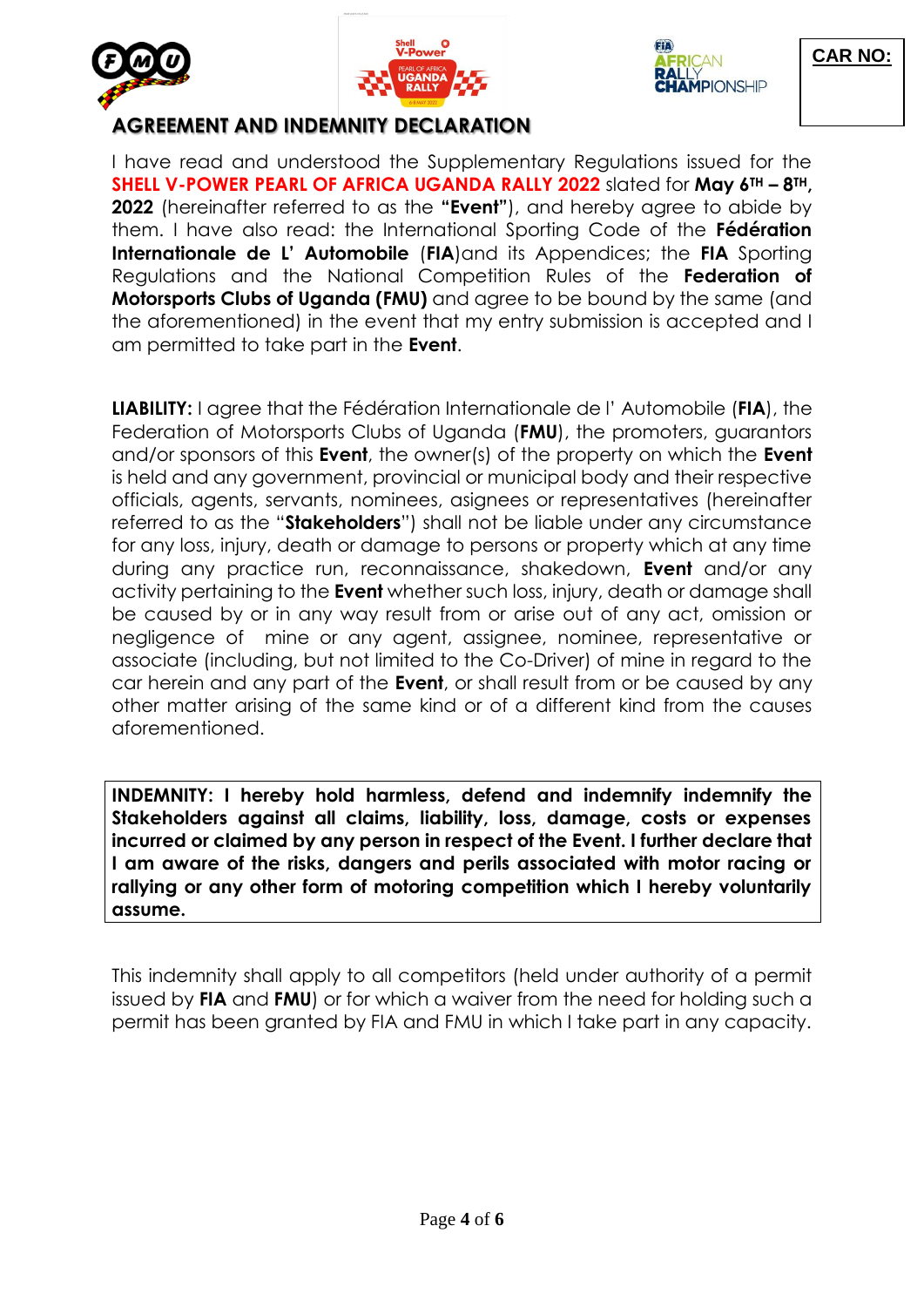





**CAR NO:**

I agree to allow a medical practitioner to examine me prior to, during or following this event, meeting or competition. I further agree to allow a sample of my blood and/or urine to be taken for laboratory analysis by the medical practitioner concerned to determine the presence of alcohol or prohibited drugs as listed by the **FIA** and in the accordance with the procedure for testing as prescribed by them. Should the analysis of the samples taken reveal the presence of alcohol or drugs or should I refuse to allow samples of blood and/or urine to be taken, I agree to my suspension for six months from participation in all forms of motorsport run under the control of **FMU** and/or **FIA**, without court inquiry or tribunal being conducted by the Organizer and without my being allowed recourse through appeal against the six months suspension imposed for using alcohol or drugs or refusing to allow samples of urine or blood to be taken as per this agreement.

#### **ACKNOWLEDGEMENT:**

- 1. I declare to the best of my knowledge and belief that I/the driver(s) possesses(posses) the standard of competence for this motor sporting event to which this entry relates and that the car entered is suitable and roadworthy for the Event having due understanding of the speeds and types of roads the event is run on.
- 2. I agree and understand that should I/the driver(s) at any time before or during the Event be suffering from any disability whether permanent, temporary or otherwise, which is likely to affect, or prejudice my normal control of the vehicle, then I/the driver(s) may not take part unless I/the driver(s) have declared such disability to The Federation of Motorsports Clubs of Uganda (FMU) and the organizers of this Event who, following the declaration, pronounce me fit to participate.
- 3. I understand and declare that it is the condition of my taking part in this competition and signing this form that waives all rights of legal action against fellow competitors unless permission to bring such action (s) is granted by The Federation of Motorsports Clubs of Uganda (FMU).
- 4. I acknowledge that, unless the context clearly indicates a contrary intention, words importing the singular shall include the plural, and vice versa; a reference to any one gender shall include the other genders; a reference to a natural person shall include created entities (corporate or unincorporated) and vice versa; and cognate expressions shall bear corresponding meanings.

**By my signature I declare that all the information contained on the entry form is correct and that I acknowledge and agree in full to the terms and conditions of the above indemnity and that I accept all the terms and conditions relating to my participation in this event.**